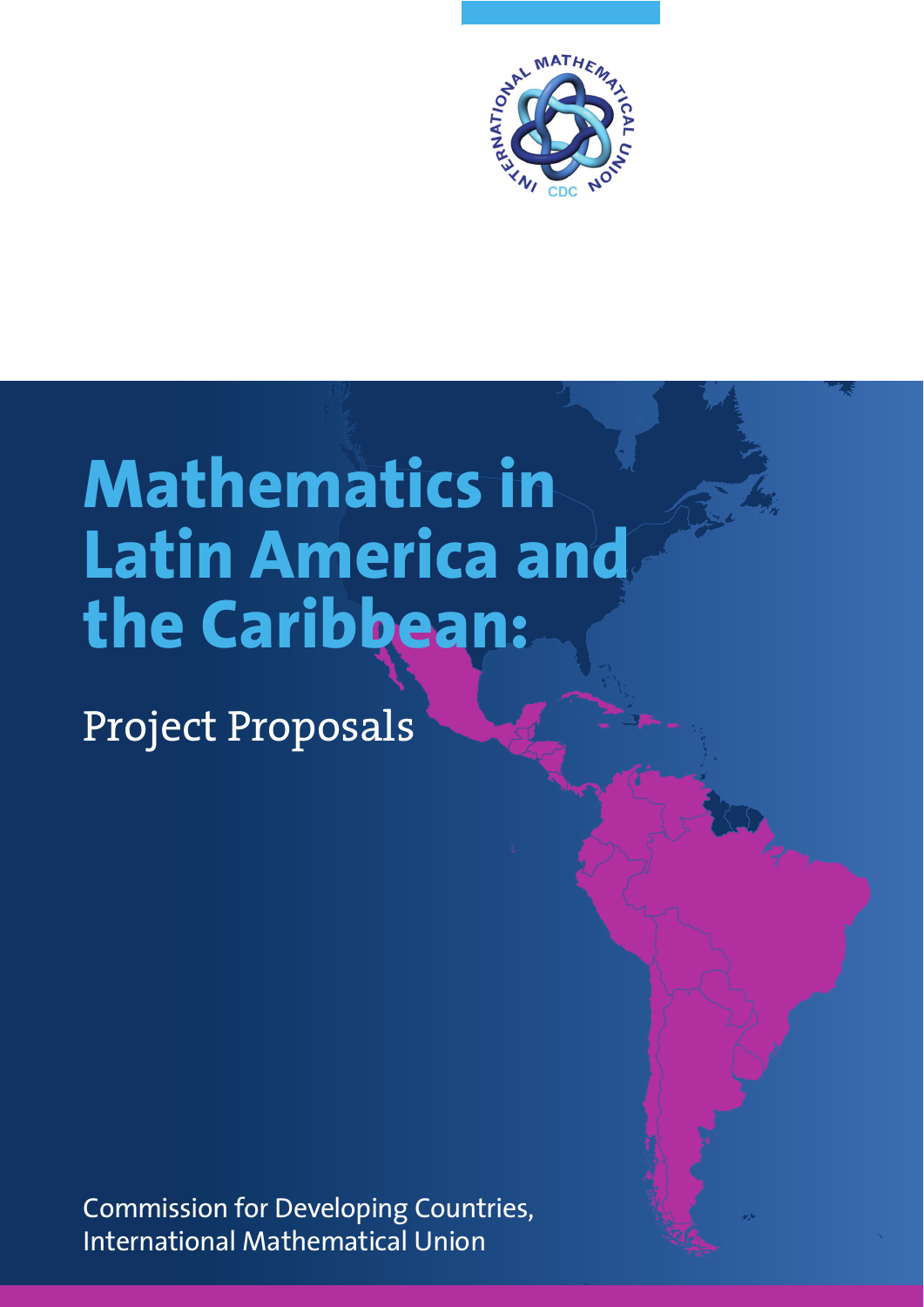## I. Name of the project: **Central American Regional Doctoral Program in Mathematics**

II. Main aim of the project:

Product:

Creation of a regional doctoral program in Mathematics in Central America and Dominican Republic (CA-8), oriented to develop basic and applied research through an intra-regional process broadly participatory and collaborative, and with the support, guidance and advice of the ICTP and its branch in Mesoamerica, MCTP. Context:

In the Central American region and the Dominican Republic (CA-8) the number of scientists holding a Ph.D. in Mathematics is far from reaching a critical mass. Existing doctoral programs are oriented to teaching of mathematics and not to research. A similar situation exists for other Basic Sciences: Physics, Chemistry and Biology.

Process:

- Establish of a human resource network in Mathematics, at doctoral academic level.

- Identification of the installed capacity that exists in the universities of the CA-8 region for supporting teaching-learning and research processes in Mathematics.

- Design among the partners of the project of a consensus program, whose title and degree will be recognized by the participating universities.

- Design for each student of a personal assessment which will be the basis to prepare a program which would enable that student to successfully develop his/her research project – combining the utilization of regional human resources and installed capacity with the support of ICTP and institutions related.

- Generation, with the support of the international community and the efforts of each University, of conditions which, once the doctorate is completed, will enable further research in the student's country of origin.

- Improving the assurance of a quality teaching of Mathematics at the previous academic levels (Master's degree, Bachelor's degree, and Secondary and Elementary education).

III. Location of the project:

During the initial three years, the University of Panama and the Technological University of Panama will act as coordinators and administrators.

IV. Target group:

Central American University professors not having a doctoral degree in Mathematics.

V. Mathematical Field:

Taking into consideration the installed capacities existing in the region, doctorate-level human resources and the support of the ICTP and MCTP, the doctorate is open to all fields.

VI. Current funding:

Each University that enrolls students in the program will meet the transport and maintenance costs. The University that receives students will be in charge of registration, administrative costs and the extension of the respective diploma.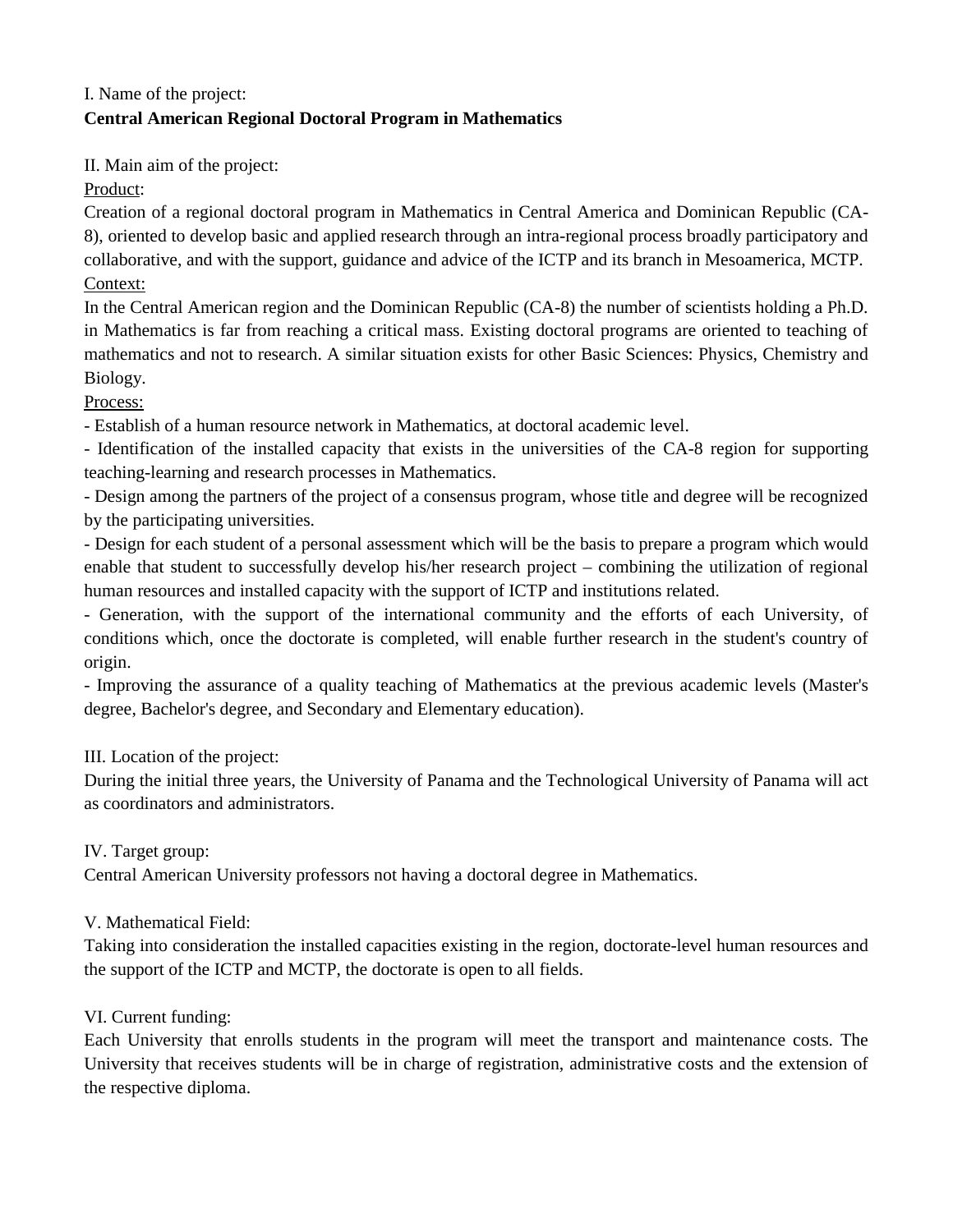### VII. Necessary funding:

Grants to cover international stages and the organization of international activities (workshops, seminars) both in and outside the Region.

VIII. Contacts: Jose Laguardia Chair of the Mathematics Development Program Technological University of Panama, Panama City Email: [jose.laguardia@utp.ac.pa](mailto:jose.laguardia@utp.ac.pa)

Juan Alfonso Fuentes Soria Secretary General, Council of Central American Universities (CSUCA) Email: [afuentes@csuca.org](mailto:afuentes@csuca.org)

Galileo Violini University of Calabria Email: [leoviolini@yahoo.it](mailto:leoviolini@yahoo.it)

#### IX. Description:

The absence of a critical mass of researchers in mathematics, with a doctoral level in the CA-8 (Central America and the Dominican Republic) universities has diminished possibilities of the contribution of this discipline to scientific and technological development of the countries and the region as a whole. In addition, the investment of the countries of the area in scientific and technological development is insufficient. The establishment of a regional doctorate program in Mathematics aims to overcome this situation, without neglecting education and the level of Mathematics in the countries of the CA-8.

The combination of vision and mission of the CSUCA and the ICTP about this situation resulted in the signature of a comprehensive cooperation agreement between the institutions for the creation of a doctoral program in mathematics. Prior to this, a series of consultations and visits to countries and universities were conducted to establish their interest and the capacities (human and installations) to participate.

The initial proposal for the creation of the program was a contribution of Drs. Fernando Quevedo, Galileo Violini and Carlos Ordóñez. It was presented to CSUCA in October 2011. Once the interest of the Universities was established, a meeting of experts nominated by the universities was realized in Antigua Guatemala. Its result was a consensual and definitive version of the program and the identification of priority areas for research.

Successive versions of the program have been discussed in meetings of the CSUCA. The program has been approved for its implementation and management, two academic commissions, composed of one representative per country and a coordinating Commission consisting of the Coordinator of the Commission, a representative of the ICTP, a representative of the General Secretariat of CSUCA and a representative of the MCTP, have been designated.

The program is scheduled to begin in August 2014 and a meeting of the Commissions is scheduled to take place in June at MCTP, to finalize details of applicant's selection and design of programs for each applicant.

The process of consultations has been in charge of Galileo Violini, with a great participation in the discussions of Fernando Quevedo, Carlos Ordóñez, Arnulfo Zepeda and Juan Alfonso Fuentes.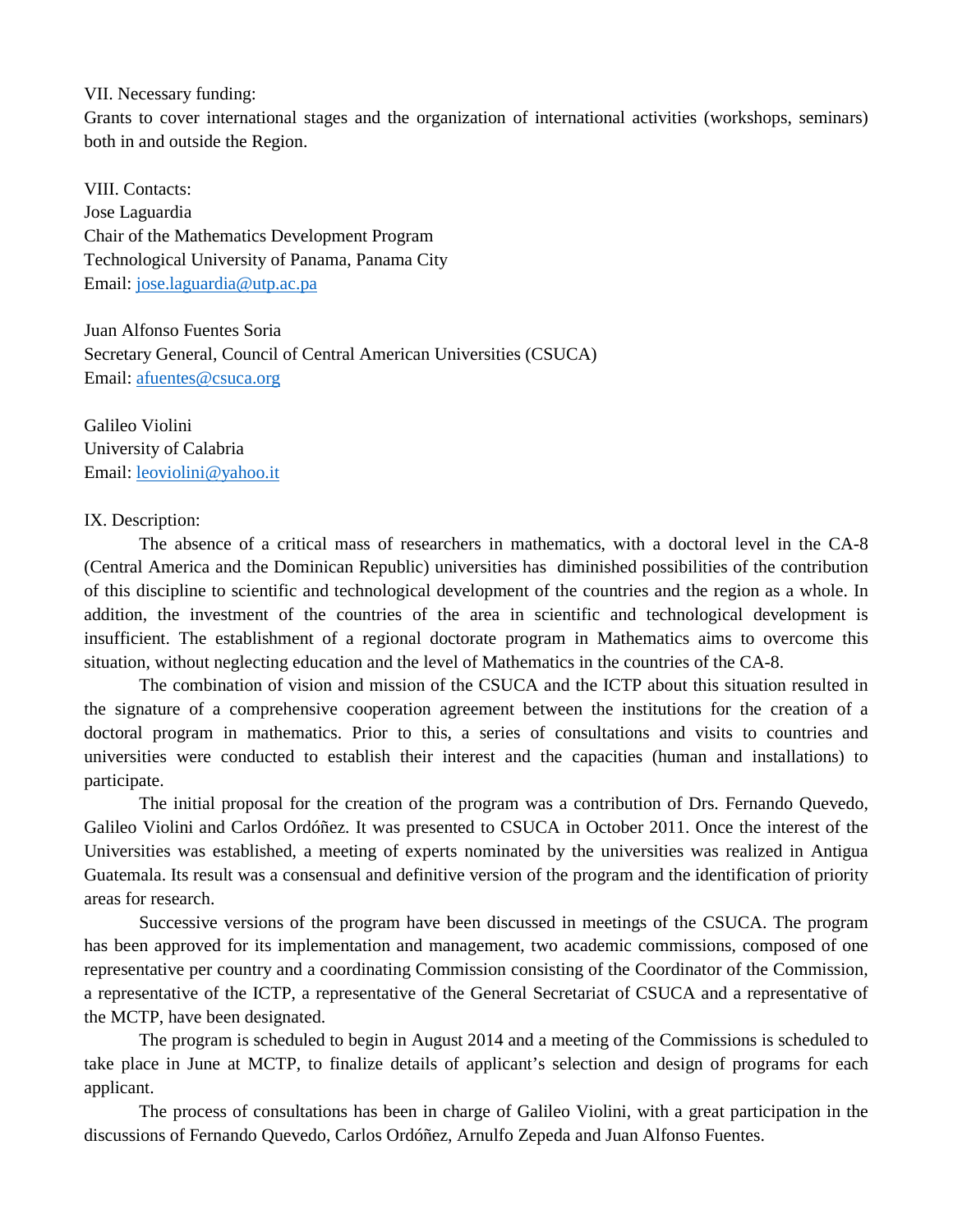## I. Name of the project: **Escuela Matemática de América Latina y el Caribe (EMALCA)**

II. Main aim of the project:

Product:

- EMALCA Mathematics Schools in Latin American countries with low local support, oriented to improve local development of mathematics and mathematical education.

- Increase the number of schools.

- Expand the program possibly including courses aimed to improve the mathematical level of secondary school teachers.

Context:

In the Latin American region the number of scientists holding a Ph.D. in Mathematics is far from reaching a critical mass. Moreover, the geographical distribution of Universities with Ph.D. programs is not the best, so there are countries and even regions inside more developed countries which remain isolated from mathematical activity. Students from these regions suffer from this situation.

Process:

- Identification of the installed capacity that exists in the universities of the region for supporting teachinglearning processes in Mathematics

- Choose among the partners of the project of a list of universities that will be the local hosts for EMALCAs.

- Select a team that will prepare projects for these schools.

- Design organizing teams.

III. Location of the project:

Less developed regions in Latin America.

IV. Target group:

Latin American University professors and students isolated from mathematical activity in the region.

V. Mathematical Field:

Taking into consideration the installed capacities existing in the region, this program is open to all fields

VI. Current funding:

These schools are funded mainly by the International Center of Pure and Applied mathematics (CIMPA) and by institutions in the countries where they are held. CIMPA covers approximately 30% of the budget of each school, which means 3500 euros.

VII. Necessary funding:

Grants to cover the organization of these activities: tickets and living expenses of professors and students from nearby regions. Support from the IMU for this program would be invaluable to increase its effects not only in the future development of mathematics in Latin America but also in improving performance of educational systems.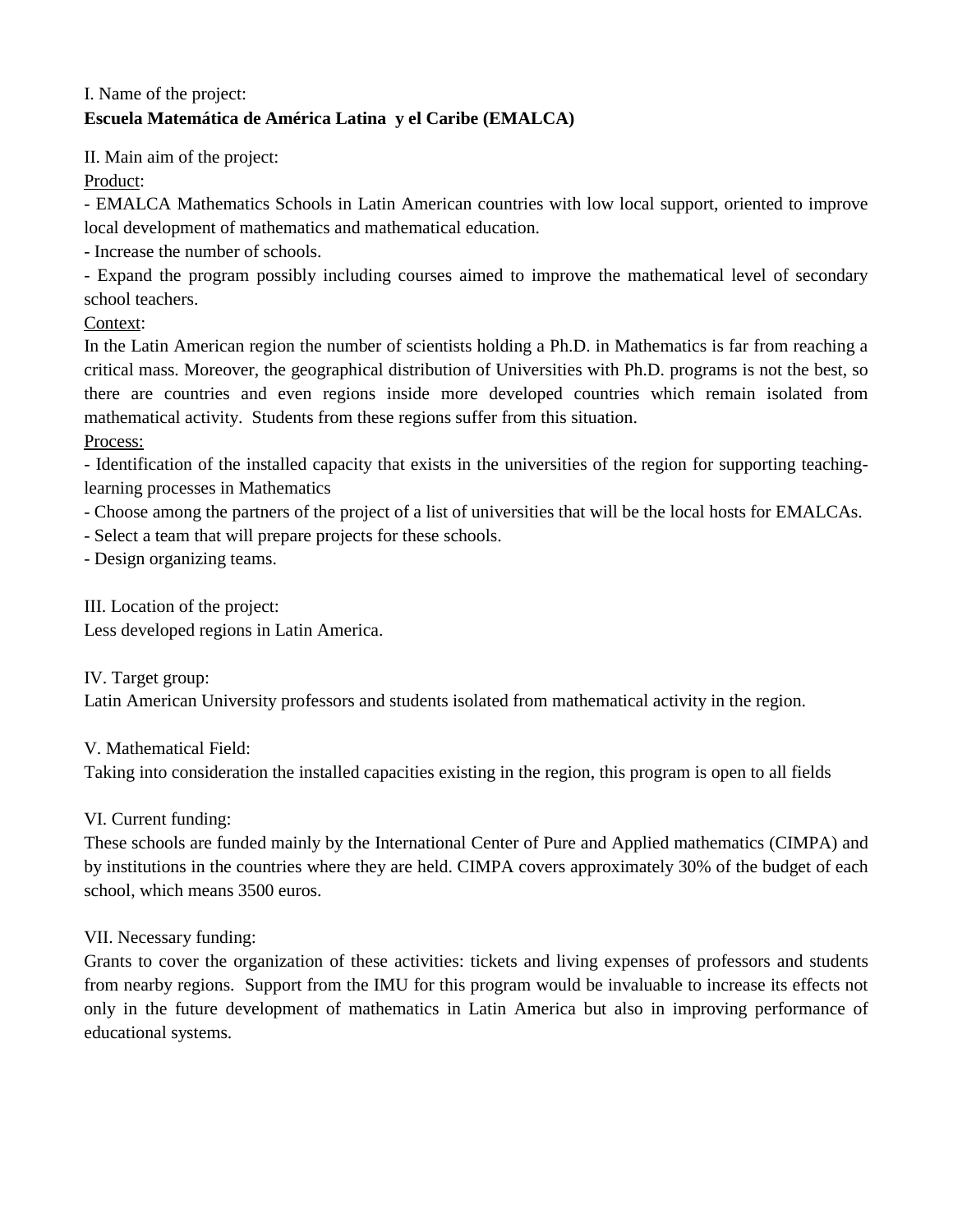VIII. Contacts: Carlos Di Prisco Instituto Venezolano de Investigaciones Científicas (IVIC) Email: [carlos.diprisco@ciens.ucv.ve](mailto:carlos.diprisco@ciens.ucv.ve)

Andrea Solotar Universidad de Buenos Aires and CONICET Email: [asolotar@dm.uba,ar](mailto:asolotar@dm.uba,ar)

Rafael Labarca Universidad de Santiago de Chile Email: [rafael.labarca@usach.cl](mailto:rafael.labarca@usach.cl)

## IX. Description:

One of the main activities of UMALCA is the program of Mathematics Schools called Escuela Matemática de América Latina y el Caribe (EMALCA). Each school consists of several courses on different topics of mathematics offered to students of mathematics at the university level. The program was initiated in 2001 based on schools that had been organized in Venezuela and Mexico. The initial aim of the program was to help the development of mathematics in Central America through the participation of students from this region in the Mexican and Venezuelan schools. Shortly after its start the program was extended to schools in other countries, mainly in the less developed regions, provided some local funds were available.

EMALCAs have been organized since 2001, altogether 45 schools, in 16 countries:

México, Venezuela, Costa Rica, Paraguay, Bolivia, Colombia, Nicaragua, Peru, Cuba, Brazil, Guatemala, Ecuador, Argentina 2012: Costa Rica, Honduras, Panama.

The number of participants in each school varies from country to country. While in Brazil, Mexico and Venezuela schools usually have over a hundred participants, in other countries this number is around thirty to fifty.

EMAs schools in Africa (organized by the African Mathematical Union) and SEAMSs schools (organized by the South-East Asia Mathematical Society), have been deeply inspired by EMALCAs. These schools also have partial CIMPA funding.

UMALCA's concern for improving the teaching of mathematics in basic and secondary levels of the educational systems is being considered to use this format of schools to contribute to the improvement of the professional level of teachers, for example including courses or organizing schools aimed to secondary school teachers of the region.

EMALCAs help putting young people in contact with relevant topics of current interest and stimulating those who excel among them. They motivate some to continue higher education.

The internal process for selecting UMALCA EMALCAs is clear. A committee receives proposals, and works with the organizers to complete the project if necessary. Those proposals approved receive funding. The committee informs about the results to the Assembly of UMALCA. This committee is appointed by UMALCA´s Assembly and is a reflection of the Latin American mathematical community.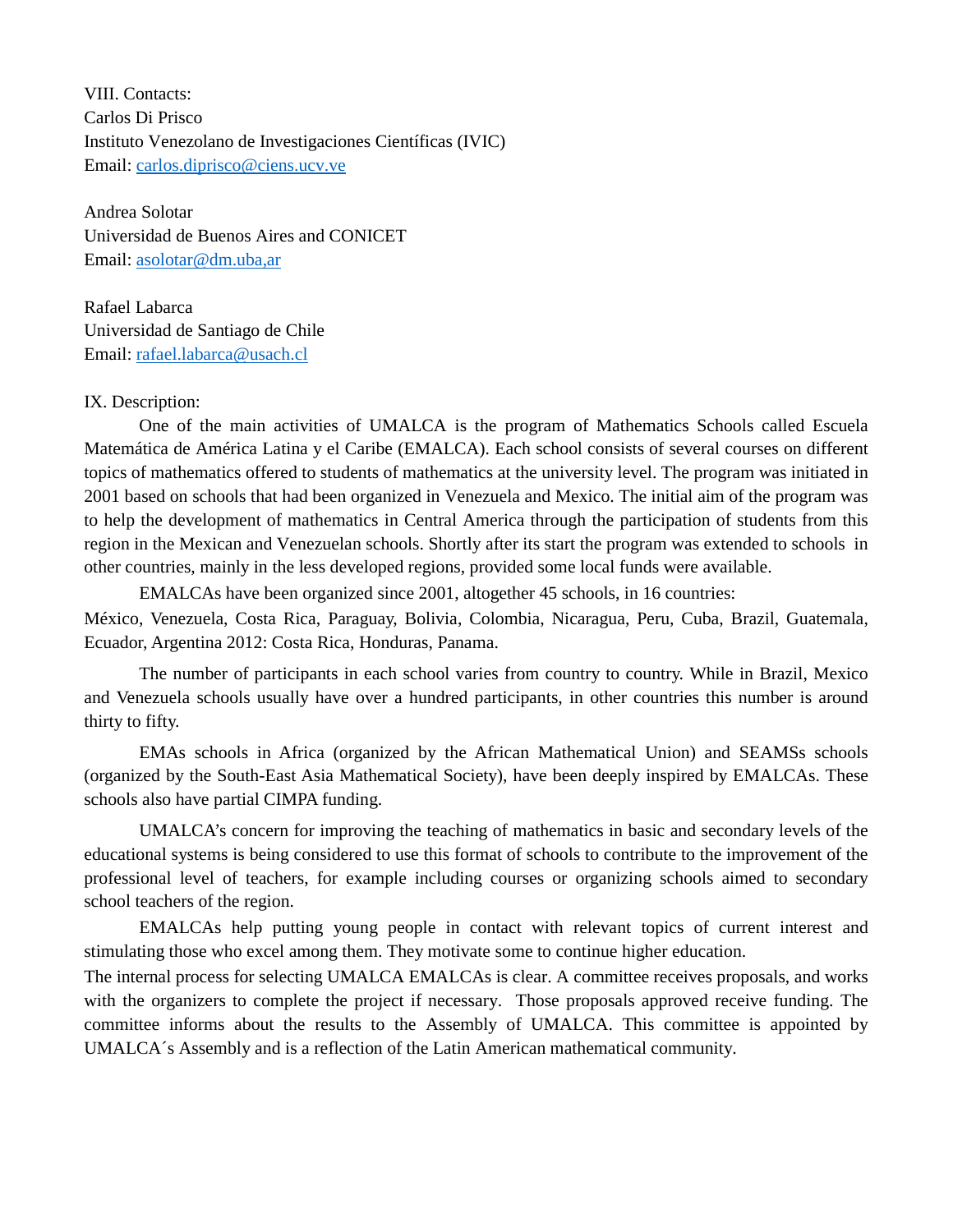## I. Name of the project: **Central America and Caribbean Math Olympiad OMCC**

II. Main aim of the project:

Organize and celebrate the Central America and Caribbean Math Olympiad (OMCC) in a country of the region. The main objective of the OMCC is to identify and support talented students in mathematics and allow them to reach its maximum mathematical potential to support the development of science and technology in the participating countries.

III. Location of the project: Puerto Rico Mathematical Olympiads Program Mathematical Sciences Department University of Puerto Rico at Mayaguez

IV. Target group:

High school students younger than 16 years old from the thirteen participant countries: Venezuela, Colombia, Panama, Costa Rica, Honduras, Guatemala, El Salvador, Nicaragua, Mexico, Cuba, Dominican Republic, Puerto Rico and Jamaica.

V. Mathematical Field:

Mathematics Problems from Math Olympiads which include: combinatorics, number theory, geometry, algebra and games and strategies.

VI. Current funding (if any): Each organizing country looks for the budget within the government and national sponsors.

VII. Necessary funding: 120.000 US\$ per year.

VIII. Contact person: Dr. Luis Caceres Position: Director of Puerto Rico Mathematics Olympiads and Mathematics Professor at University of Puerto Rico, Mayagüez Campus Email: [luis.caceres1@upr.edu](mailto:luis.caceres1@upr.edu) Phone number: 1 787 265-3848 Institution and Address: University of Puerto Rico at Mayagüez Mathematical Sciences Department PO Box 9000, Mayaguez, PR 00681